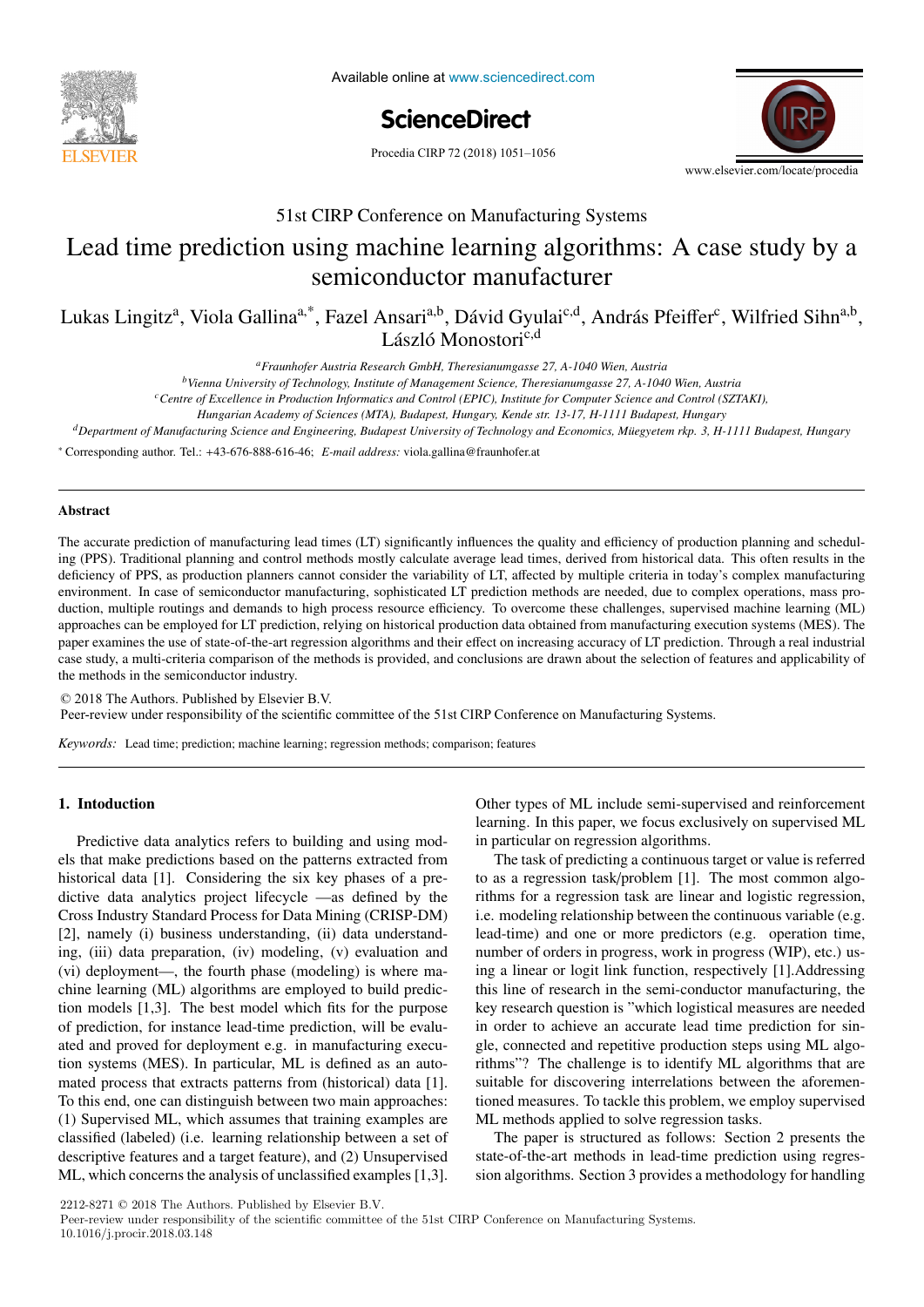regression tasks which is exemplified in the context of semiconductor manufacturing. Finally, we discuss the key findings and identify future research potentials.

#### 2. Lead time prediction with ML algortihms

In this section, we firstly discuss knowledge discovery approaches in production planning and control (PPC) (cf. Section 2.1). Secondly, we explore state-of-the-art regression-based reproaches in lead time prediction (cf. Section 2.2.).

#### *2.1. Knowledge discovery in production planning and control*

Statistical learning, data mining or knowledge discovery was first defined in 1989 [4] as a new intelligent tool for extracting useful information and knowledge (actionable information or hidden patterns) from different databases. In the first time period, knowledge discovery was extensively applied in many different fields —such as in medicine- and biotechnology, finance, marketing— but compared to these fields, there has been less research interest in the manufacturing domain [5]. However, in the past few years there have been a significant growth in the number of papers discussing the usage of different data analytics methods and techniques in production management [4,6,7]. According to Rainer, after applying different data mining techniques for converting *big data* to *smart data*, companies have experienced payback of at least ten times of their investment [5].

The output information of data mining can be split into two main categories based on the functions and the goals of the applied technique. *Descriptive statistical analytics* (like association analysis or clustering) focuses on the discovery of rules or patterns to describe the data, while *predictive data mining* (such as classification or regression) is used to analyze the relevant and actual data in order to predict future values for one or more key variables [4]. Regression is one part of predictive data mining, where the objective is to predict the value of a continuous variable. Cheng et al. revised the relevant papers since 2010 and discussed the typical knowledge mining techniques in production management [4]. According to this survey, the four most reflected typical application areas are advanced planning and scheduling, quality improvement, fault diagnosis and defect analysis. A fifth category was defined, in which flow time/cycle time prediction could be found –among life and yield prediction. PPC was identified as a research gap already in 2009 [8], and the review [4] in 2017 has revealed just a few applications in this passed 9 years. Consequently, more attention from the research community would be needed to data mining in PPC.

# *2.2. Lead time prediction with regression: state-of-the-art methods*

In the present paper, lead time –as one of the most important control parameter and target figures of PPC– is analyzed and predicted with the help of different ML algorithms and based on MES data. The literature survey revealed that most research of time related data mining analysis (flow time, (lot) cycle time, lead time): i) have focused on the whole process flow, ii) have used a dataset generated by simulation and iii) have applied and

compared just a few ML algorithms. Pfeiffer et al. [9] compared the results of three ML models predicting the lead time with eight features and data gained by discrete-event simulation. In particular, they employed random forest model outperformed linear regression and regression tree models. Ozturk et al. [10] applied regression trees to a simulated data source of four shop types in order to determine the most relevant attributes having a relatively high predictive power. Meidan et al. [11] focused on the waiting time rather than the whole lead time. After discretization of all continuous variables selective naive Bayesian classifier, decision tree, artificial neural network (ANN) and multinomial logistic regression were evaluated. It is revealed that, the 182 features of the original dataset generated by simulation could be reduced to 20. Alenzi et al. [12] used a thoroughly tuned support vector regression model (SVM) for real-time flow time prediction and compared it with an ANN model and traditional time series models. On the applied dataset obtained from a simulation model the SVM performed best. The comparison of a Bayesian network to an ANN and to a SVM model was executed by Mori et al. [13] for production times in the steel industry. It was concluded that all methods could accurately predict the output variables in case of completely observed variables, however, with partially known input data the Bayesian network had the best performance for the simulated example with binarized variables. De Cos Juez et al. [14] analyzed the results of a SVM model with 8 features (reduced from 12) to predict whether a batch is going to be completed in the forecasted time or not. A stepwise regression model was implemented by Li et al. [15] in order to estimate the relationship between the characteristic of the flow time distribution and the predictor variables. In the work of Raaymakers et al. [16] the ANN performed slightly better than regression models for estimating the makespan of job sets in batch process industries.

#### 3. Research methodology

The methodological approach applied in the use case orientates on the CRISP-DM model, with the focus on the first five phases. According to Figure 1, the first three phases, namely business understanding, data understanding and data preparation are consolidated in the section *Description of process and data*. The section *ML algorithm - Toolbox* of Figure 1 contains the modeling phase, while the evaluation is done in the *Results* section, where relevant features have been selected and the accuracy of prediction model itself has been evaluated.



Fig. 1. Data analysis process steps applied in PPC

## *3.1. Description of manufacturing process and data*

As stated above, the case study has been conducted in the semiconductor industry. A special characteristic of this industry is that most of the products are built in multiple layers.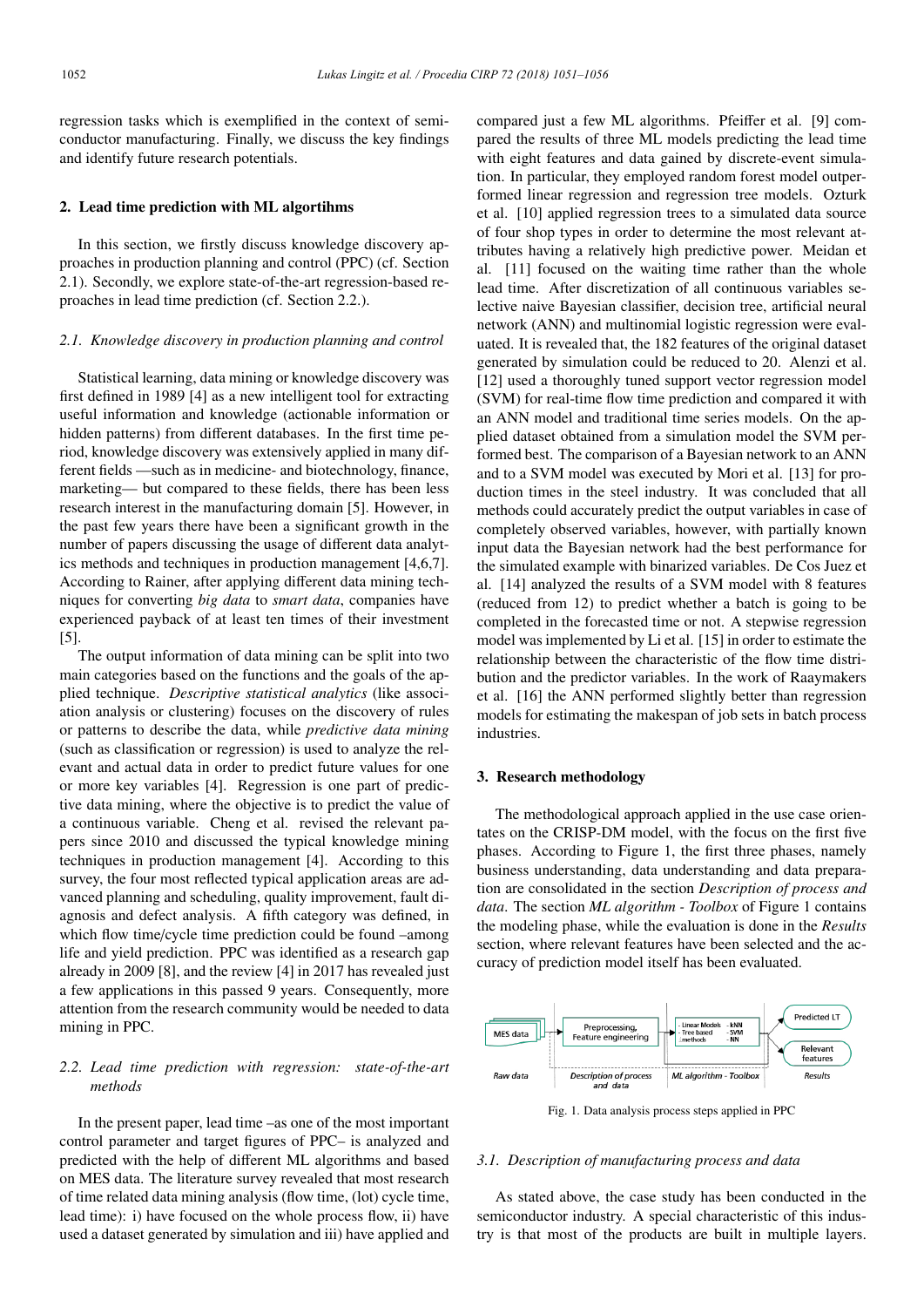Moreover, most production plants do not have rigidly linked machines, but the machines are organized in operation specific workcenters. This leads to a job shop organized production system, where products have to run on the same machines several times in order to build integrated circuits on the layers. Although the classification for the production type is mainly mass production, normally many different products and also smaller lot sizes for qualification of new products have to be handled on the same equipment. Due to the complexity described above, the semiconductor industry traditionally invested a lot in advanced IT-systems in the production area, resulting in a large amount, detailed data available about products, processes and equipment.

The company of under study is characterized by these attributes. Within their use case, we concentrated on a sequence of three process steps, namely *Sorter, Bakefuse* and *Sputter* illustrated on Figure 2. The *Sorter* initializes the process sequence and is carried out to sort all wafers of one lot and bring them into the correct sequence for the next process steps. This is needed, as throughout the production, it might occur that the sequence of the wafers within one lot can be mixed up, thus the sorter reorganizes the lot. After this process, there is the main buffer before the lot goes to the *Bakefuse* stage. This process step is necessary for the preparation of the wafers for the *Sputter* process where a thin layer of metal gets sputterd on the wafer's surface. There is a process related maximum lay time between the *Bakefuse* and the *Sputter* process that limits the buffer size and leads to the blocking of lots before. Therefore, the measurement and later on also the prediction of the lead time is done not only per lot but also per layer. This means, that a lot can arrive several times —depending on the product structure, up to three times, what means that the product has 3 layers— in the observed process sequence, within a time span of several days.



Fig. 2. Illustration of the analyzed manufacturing process steps

Process confirmation data from the MES system, historical information about the equipment/machine status and customer relating information were provided by the company for a period of two years. The characteristics of input data are summarized in Table 1. In the first two columns the name and the type of the data are described. The third column contains information about the range of the particular variable — how many unique values the variable has or how detailed information about the variable was provided. The company supplies 33 customers

with 106 different products. The production of wavers is facilitated in these three analyzed process steps by 43 different equipments and 38 various routings. During these three analyzed process steps 14 different operations can be distinguished. Time stamp information about move-in and move-out of the various operations are available with the precision of seconds. Graphical illustration of the time stamp data is presented on Figure 3. In case of the analysis of machine utilization we keep our focus on the 5 machines in the process *Sputter* illustrated on Figure 2.

Table 1. Description of raw data

| Name                 | Type                | Granularity |
|----------------------|---------------------|-------------|
| Product number       | Alphanumeric string | 106         |
| Customer             | Alphanumeric string | 33          |
| Production lot       | Alphanumeric string | 23819       |
| Operations           | Alphanumeric string | 14          |
| Routings             | Alphanumeric string | 38          |
| Time stamp           | Date and time       | Seconds     |
| Production quantity  | Integer             | $0 - 25$    |
| Equipment            | Alphanumeric string | 43          |
| Priority             | Integer             | 3           |
| Status of operations | Alphanumeric string | 22          |

These process confirmation data and information about the machine status and customers were used to generate a ML database, which included a number of 18,532 observations about lot-layer combinations. For the evaluation, the ML dataset was split up into training and testing datasets randomly, applying a 70/30 sampling ratio. Out of the raw data, we derived 41 features (35 numerical and 6 categorical features) that were analyzed according their impact on the lead time. The features can be divided according to their characteristics into static features that characterize the lot —e.g, product, customer, planned time— and dynamic ones. The latter features reflect the status of the production system, especially the three observed processes, at the entry time of the lot at a specific layer.



Fig. 3. Time stamp data of the lot-layer combinations

The lead time is calculated for the processes steps *Bakefuse* and *Sputter* separately. For those processes the lead time is defined as time span from the end confirmation of the previous process and the observed process, i.e. the lead time in *Bakefuse* is calculated from the end confirmation date and time in *Bakefuse* minus the end confirmation date and time of the previous process, the *Sorter* process. For the *Sputter* the pre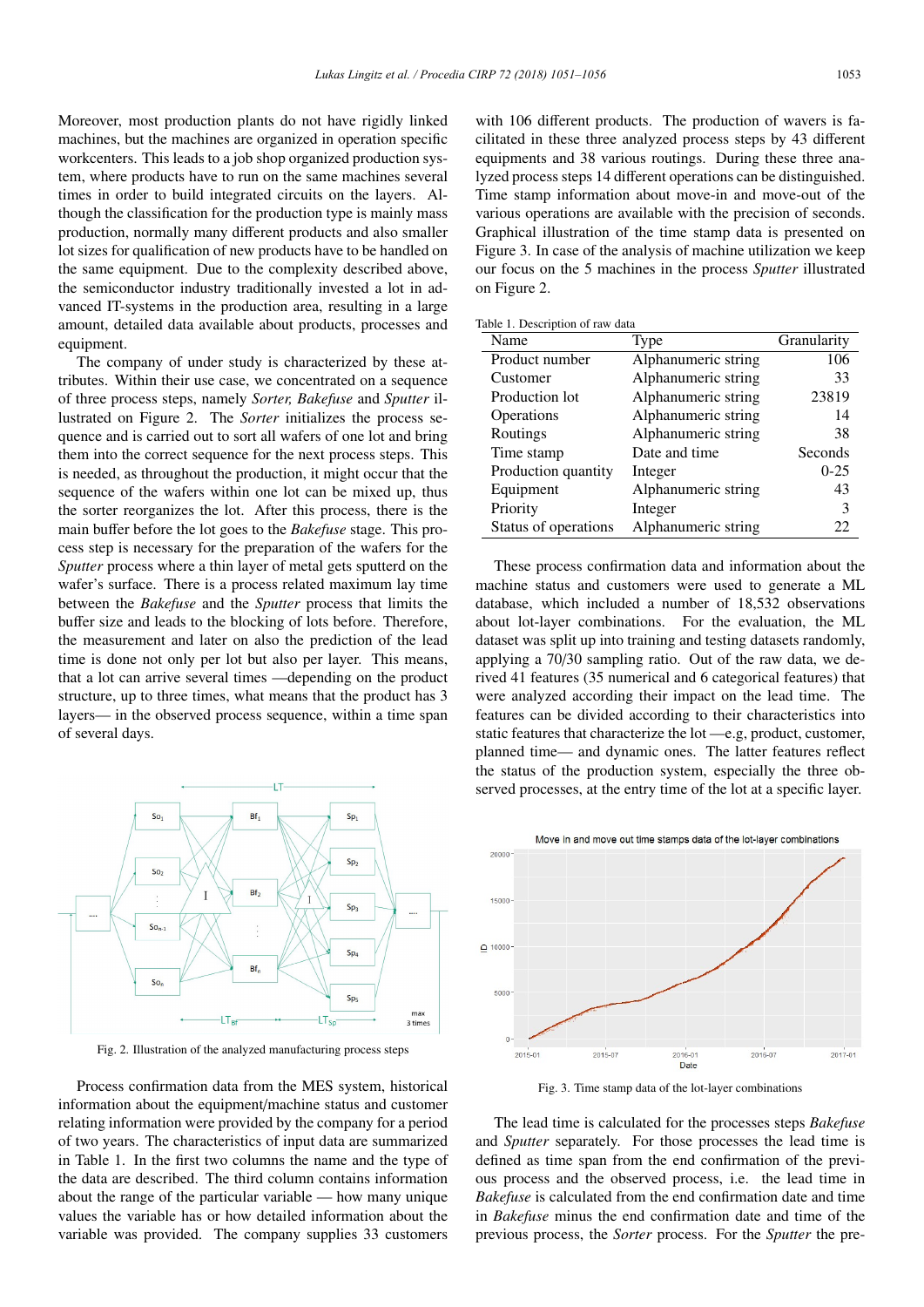vious process is *Bakefuse*. The overall leadtime for all three process steps is calculated from the end confirmation at *Sputter* and the end confirmation at *Sorter*. According to domain experts from the company the WIP before *Sorter* can be neglected due to technical reasons and was therefore not considered. The calculated overall lead time is illustrated on Figure 4 .



Fig. 4. Histogram of the lead time in the analyzed process steps

### *3.2. Exploring ML algorithms*

Basically, statistical learning refers to a set of methods for understanding data, recovering relationships between parameters and for providing estimations about desired variables. In case of regression, the value of a continuous variable is to be predicted. The most fundamental regression methods are the easily interpretable linear regression models (LM), which assume an approximately linear relationship among the variables. These models seek to find estimates of the parameters so that the sum of mean squared error is minimized. While ordinary linear regression focuses on the model bias, ridge and lasso regression concentrate on the model variance [17]. There are various regression models that are inherently nonlinear in nature, such as ANN, multivariate adaptive regression (MARS), SVM, k-nearest neighbor (kNN) and tree based models. ANN is a powerful regression technique inspired by the working of the human brain. The output variable is modeled by an intermediary set of unobserved variables, by the so called hidden layer(s) [13,16,17]. MARS is a non-parametric regression method and can be used for modeling complex nonlinearities and relationships between variables [17]. The main idea of SVMs –which can be used for both classification and regression– is the individualization of hyperplanes parallel to error minimization [12,14,17]. kNN approach predicts outcomes using the *k* closest samples from the training set [17]. Regression trees (RT) partition data into more homogeneous with respect to the response variable groups. Although regression trees are easy to

interpret and implement, they have less-than-optimal predictive performance and they are instable. Ensemble techniques could be used in order to reduce the variance of the prediction and to increase the accuracy and stability of the model. But the improved performance has its trade-offs, such as computational costs, memory requirements and loss in interpretation. Bagging and boosting are among the most widespread ensemble methods. Bagging (bootstrap aggregation) is a general approach that uses bootstrapping. The prediction of a bagged regression tree model is the average of the predictions of each regression tree in the bagged ensemble. Random forest (RF) is a special case of a bagged regression tree, where just randomly selected predictors are used in the tree construction process, in order to reduce the correlation among predictors. While in RF all trees are independent, they contribute to the final model equally and each tree is created to have maximum depth, in boosting however the trees are dependent on past trees, have different contributions to the final model and they have a minimum depth [17].

#### *3.3. Application and evaluation of the selected ML techniques*

Eleven various statistical learning methods were evaluated in the analysis, by using *R* and *R Studio* [18,19]. In case of linear models (LM, Ridge and Lasso) and ANN regression, only numerical features were applied. During the model building and feature selection, 10-fold cross validation was performed to estimate the prediction accuracy of the models on the independent test set. The accuracy of the models were measured with 5 various error measures, namely with mean absolute error (MAE), mean absolute percentage error (MAPE), mean squared error (MSE),root mean squared error (RMSE) and normalized root mean squared error (NRMSE). The *NRMSE* gives the average prediction error in the percentage of the real lead time values. The calculation of NRMSE is provided by Equation 1, where *Pi* and *Ri* are the predicted and real lead time values, respectively. The results of the regression models are summarized in Table 2.

NRMSE = 
$$
100 \frac{\sqrt[2]{\frac{1}{n} \sum_{i=1}^{N} (P_i - R_i)}}{R_{max} - R_{min}}
$$
 (1)

It can be concluded that nearly the same accuracy was achieved by all the three linear models (see the different error measures in Table 2). The results of the RF model were calculated with the default parameters: 500 trees, 13 random variables from the 41 —as the suggested value is the third of the number of all predictors in case of regression. The boosted RT model had 20000 trees. In the SVM model radial kernel was applied. The optimal value of *k* of the kNN model proved to be 9, after resampling *k* from 5 to 23. The ANN model had one hidden layer with 26 neurons —as the recommended value is two third of the number of input variables (a minor increase in

Table 2. Accuracy of the tested ML algorithms based on different errors of the tested ML algorithms based on different errors of the  $\alpha$ 

|              | LM     | Ridge  | ∟asso  | RT     | bagged RT | RF     | boosted RT | <b>SVM</b> | <b>MARS</b> | <b>kNN</b> | ANN    |
|--------------|--------|--------|--------|--------|-----------|--------|------------|------------|-------------|------------|--------|
| <b>MAE</b>   | 487    | 510    | 508    | 563    | 394       | 390    | 397        | 423        | 488         | 504        | 535    |
| <b>MAPE</b>  | 42.7   | 45.0   | 44.7   | 53.5   | 33.9      | 33.8   | 33.9       | 30.9       | 43.15       | 44.0       | 53.4   |
| MSE          | 529408 | 573520 | 572939 | 639617 | 369993    | 360780 | 369414     | 500693     | 513638      | 554897     | 658852 |
| <b>RMSE</b>  | 727    | 757    | 756    | 799    | 608       | 600    | 607        | 707        | 716         | 745        |        |
| <b>NRMSE</b> | 152    | 5.8    | 15.8   | 16.7   | 12.7      | 2.5    | 12.7       | 14.77      | 14.9        | 155        | 17.3   |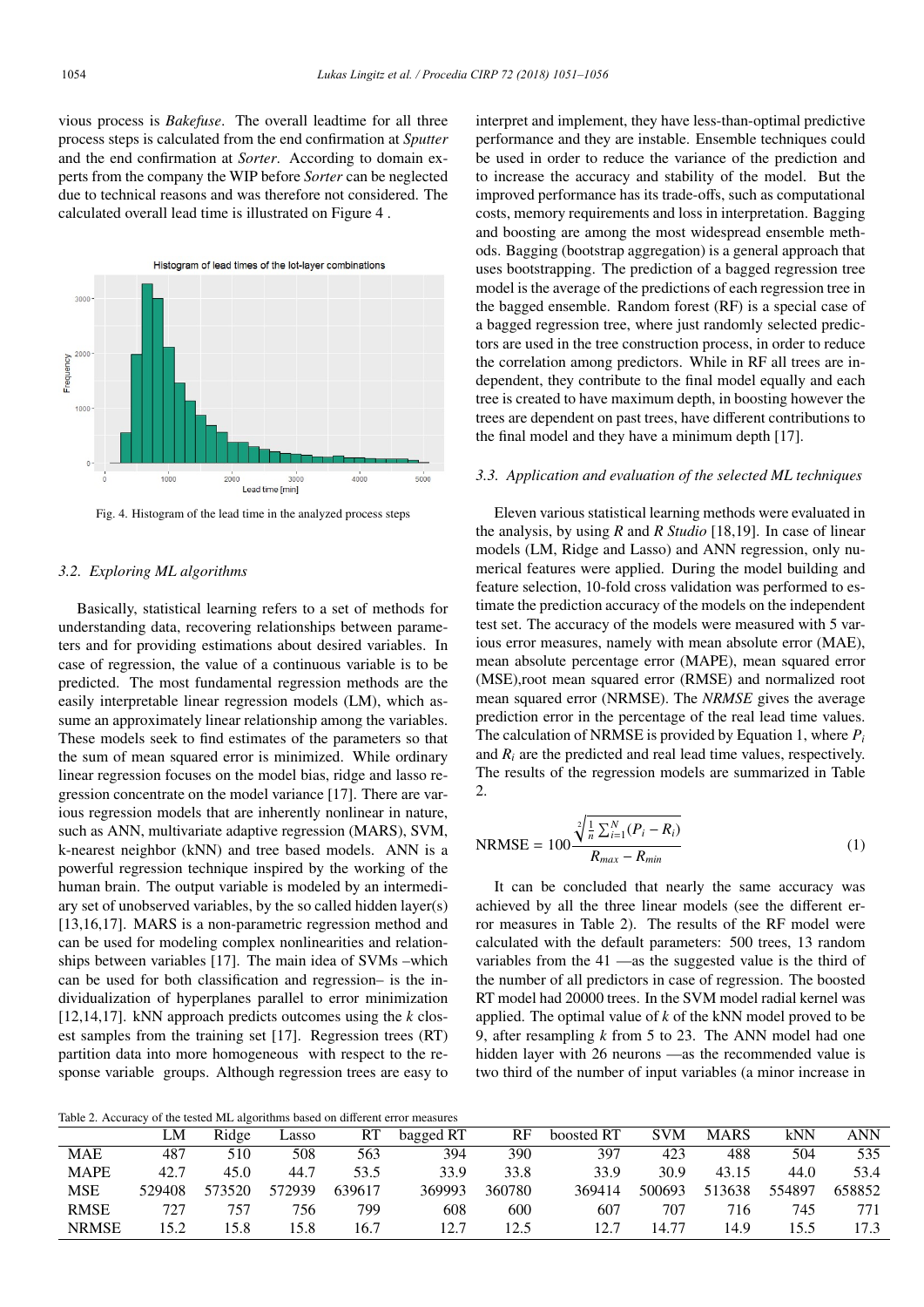|  |  | Table 3. Description and sensitivity analysis results of the ten most important variables of the models |  |
|--|--|---------------------------------------------------------------------------------------------------------|--|
|--|--|---------------------------------------------------------------------------------------------------------|--|

| Feature          | Description                                                                  | RF     | boosted RT |
|------------------|------------------------------------------------------------------------------|--------|------------|
| MovDeparture     | Moving average of the inter departure times of the last 20 lot-layers        | 2,7    | 3.3        |
| ArrivalHour      | Hour of the arrival time                                                     | $-7,6$ | $-13.9$    |
| <b>WD</b>        | Weekday of the arrival time.                                                 | 3.6    | 2.7        |
| <b>SumMedOTs</b> | Median of the product's lead time (in the analyzed process steps)            | 5.2    | 1.5        |
| <b>WIP</b>       | Work in progress: number of lot-layers in the analyzed process steps         | 5.3    | 2.6        |
| WIPtimeBfMed     | Work in progress: expected work content in minutes by process step bakefuse  | 2.9    | 1.7        |
| SpEffPrevDay     | Capacity utilization of machines in process step sputter on the previous day | 0.1    | 1.9        |
| MovArrival       | Moving average of the inter arrival times of the last 10 lot-layers          | $-1.3$ | $-1.3$     |
| medOTProdRout    | Mean of median operations times of a product on a given route                | 3.6    | 2.1        |
| <b>SBPrevDay</b> | Time in standby status of the machines of sputter on the previous day        | 1.2    | 0.8        |

ing to the results summarized in Table 2, ensemble tree based methods could outperform all models, and the best result was provided by RF. Bagging and RF models were built by using *randomForest* package [20,21] and the boosted RT model was constructed with the *gbm* package [22]. The ensemble nature of these models makes it impossible to gain an understanding of the relationship between the input and output variables. However, it is possible to quantify the impact of predictors in the ensemble [17]. The *importance* function of the *randomForest* package can evaluate the importance of all variables with two different approaches: i) random permutation of the values of each predictor or ii) improvement in node purity based on the performance metric for each predictor [17]. Variable importance for boosting is a function of the reduction in squared error due to each predictor. The intersection of the most important variables, found by *randomForest* and *gbm* packages, are summarized and described in the first two columns of Table 3. With the help of the ten most important variables a new RF and a boosted RT model were built —as suggestion for lead time prediction. During the fine tuning of the model, it was discovered, that the optimal number of trees in the RF model construction is between 100-125, as the NRMSE of 13.1 with 500 trees (running time is about 2 minutes) does not increases till the number of trees are decreased to 125 (running time is less then a minute). The running time is about 20-30 seconds with 100 trees and the increase in the NRMSE is only 0.1. The running time of the boosted RT model was significantly more (6 minutes with 25000 trees and 5 minutes with 20000 trees) and the accuracy results never outperformed the results of the RF model (NRMSE of 13.5 and 13.6 respectively).

the NRMSE was found with with 20 and 30 neurons). Accord-

After the construction of the final RF and boosted RT models, the variable importance of all 10 variables was studied with the help of sensitivity analysis. The sensitivity analysis results are summarized in the last two columns of Table 3, where the increase in MSE (in %) without the particular variable can be seen (in case of the RF model the results of 5 runnings are averaged). According to the results, the number of lot-layers in the analyzed process steps (WIP) appears to be the most important variable, as disregarding this feature from the final model had the most significant impact on the MSE. Removing the WIP as a feature from the final RF and boosted RT model resulted in a 5.3% and in a 2.6% increase in the MSE. The sensitivity analysis results for two variables (ArrivalHour and MovArrival) are negative, so in these particular cases better results were achieved without these features. As mentioned in Kuhn and Johnson [17], there could be bias in RF variable importance measure. Two examples are named that could have serious effect on the importance values; (i) the correlations between predictors and the (ii) number of random variables during the model construction. Further analysis is needed in order to understand the interrelations between these two and the other features.

Our final model suggested for lead time prediction in this particular case is a RF model with all the eight variables with positive sensitivity analysis results in Table 3. With 125 trees and 2 random variables during the model construction running time is 20 seconds— the original (with all the 41 features) NRMSE of 12.5 is reached.

#### 4. Future research agenda

Further research will be conducted by the authors. First, the scope of the analysis will be extended and the developed approach will be applied to other process steps and to the production system as a whole to analyse, if the identified approach with its eight variables is also suitable for different processes. Another future research agenda would be the application of the approach to other industries to check the suitability of the variables and learning methods.

From the literature studies and from the conducted research the need for a *feature codebook* came up. Therefore new features need to be defined and tested and existing features need to be tuned and their applicability and suitability for different production process types (e.g. batch processes, continuous processes etc.) and industries need to be studied and documented.

Last but not least, the analysis of interrelations between variables with negative sensitivity will be investigated.

## 5. Acknowledgements

This research work has been performed in the EU project Power Semiconductor and Electronics Manufacturing 4.0 (SemI40), which is funded by the programme Electronic Component Systems for European Leadership (ECSEL) Joint Undertaking (Grant Agreement No. 692466) and the programme IKT der Zukunft (project number: 853343) of the Austrian Ministry for Transport, Innovation and Technology (bmvit) between May 2016 and April 2019. More information on IKT der Zukunft can be found at https://iktderzukunft.at/en/. Moreover, the project SemI40 is co-funded by grants from Germany, Italy, France, and Portugal. We also would like to thank our partners within the SemI40 project for their support.